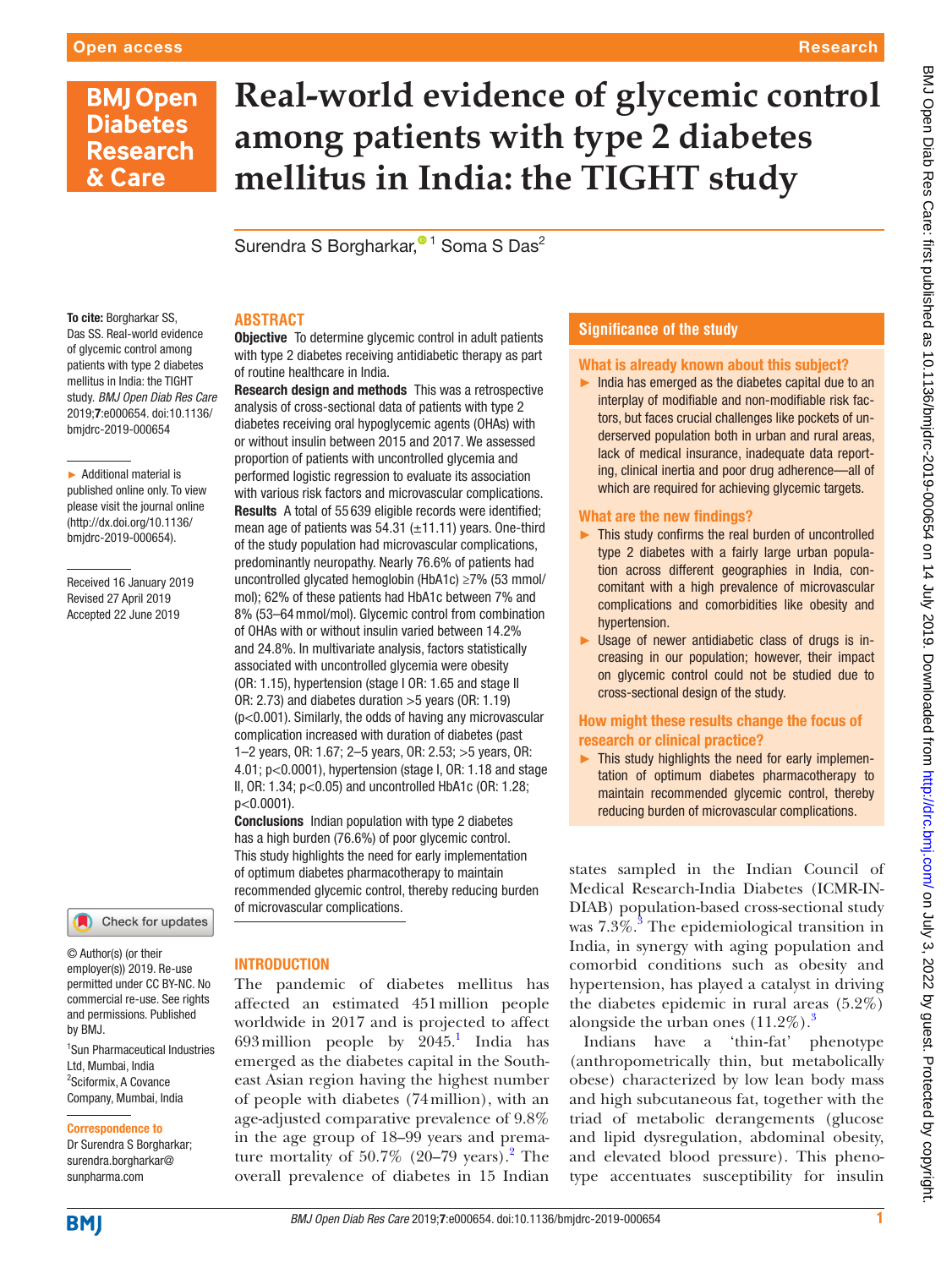resistance and development of type 2 diabetes.<sup>[4](#page-7-3)</sup> Indians have a tendency for earlier onset of type 2 diabetes, leading to an accelerated risk of developing microvascular (neuropathy, nephropathy, and retinopathy) and macrovascular complications (cardiovascular, periph-eral vascular, and cerebrovascular diseases).<sup>[5](#page-7-4)</sup> However, diabetes is often diagnosed only after the disease has exacerbated to an advanced stage with microvascular complications.<sup>6</sup> The landmark UK Prospective Diabetes Study demonstrated that a 1% reduction in glycated hemoglobin (HbA1c) by intensive hypoglycemic therapy is associated with a 37% decrease in risk for microvascular complications.[7](#page-7-6)

Most guidelines consider HbA1c ≤7% (53 mmol/mol) as the general target of glucose control for optimum diabetes management.[8–11](#page-7-7) The Research Society for the Study of Diabetes in India has released comprehensive clinical practice recommendations for the management of type 2 diabetes, which are derived from the International Diabetes Federation Global Guideline for type 2 diabetes.<sup>[12](#page-7-8)</sup> A patient-centered approach is essential for achieving glycemic targets after considering age, body mass index (BMI), chronic kidney disease, duration of diabetes, established cardiovascular disease, financial condition, and glycemic status.<sup>12</sup> Early initiation of a combination therapy, without undue delay of insulin, can be instrumental in achieving better glycemic targets, impeding clinical inertia, and ultimately attenuating the development of complications.<sup>13</sup>

The management of type 2 diabetes poses a unique and complex health challenge in India, where the burden is higher than that in developed countries but may be masked by inadequate reporting and substantially lower number of diabetes registries. Clinical inertia, poor drug adherence, and low disease awareness are crucial challenges for achieving glycemic targets, especially in the real-world clinical setting.<sup>12 14</sup> Real-world evidence can help bridge the evidence gap by providing better insights for prescribing patterns, drug adherence, comorbidities, and effects of switching or adjusting medications in the real world.<sup>15</sup> In 2006, the ICMR had established a multicenter clinic-based registry of diabetes with young age at onset for individuals  $\langle 25 \rangle$  years.<sup>[16](#page-7-11)</sup> However, real-world data on glycemic control among adult patients from India are scarce. Hence, we conducted a large pan-India cross-sectional registry study to determine glycemic control among adult patients with type 2 diabetes mellitus, their ongoing antidiabetic therapy, and associated microvascular complications.

#### Research design and methodology

This article presents data on glycemic control from the TIGHT (The Investigation of Glycosylated Hemoglobin on Therapy in Indian diabetics) study. This was a retrospective analysis of cross-sectional data collected from over 3196 urban healthcare facilities across 26 states and union territories between 2015 and 2017. Private

healthcare facilities were selected representing the north, south, east, west, and central regions. Retrospective data were collected from anonymized patient records; hence, the study was exempted from ethical clearance. Enrolled population included patients with type 2 diabetes mellitus of either gender who were on treatment with one or moreoral hypoglycemic agents (OHAs) or in combination with insulin. Data of patients with type 1 diabetes and those with missing values were excluded. Protocol-defined data were transcribed on a case record form after ensuring accuracy and completeness.

The study was primarily designed to determine the proportion of patients with type 2 diabetes across the country with or without glycemic control after receiving antidiabetic treatment. Demographic and clinical factors including microvascular complications and therapeutic options associated with optimal glycemic control were also explored. The optimal glycemic control in non-pregnant adults was defined as HbA1c <7% (53 mmol/mol); uncontrolled diabetes HbA1c  $\geq 7\%$  (53 mmol/mol); fasting blood glucose (FBG)  $\leq 130 \,\text{mg/dL}$  (7.2mmol/L), FBG >130mg/dL (7.2mmol/L); and post-prandial blood glucose (PPG) <180mg/dL (10.0mmol/L), PPG  $\geq$ 180 mg/dL (10.0 mmol/L) according to the Standards of Medical Care in Diabetes by the American Diabetes Association (ADA) 201[8](#page-7-7).<sup>8</sup> Blood pressure (mm Hg) was categorized as normal (systolic blood pressure (SBP) <120mm Hg and diastolic blood pressure (DBP) <80mm Hg), prehypertension (SBP=120–139mm Hg or DBP=80–89mm Hg), stage I hypertension (SBP=140– 159mm Hg or DBP=90–99mm Hg), and stage II hyper-tension (SBP ≥160mm Hg or DBP ≥100mm Hg).<sup>[17](#page-7-12)</sup> BMI was classified according to the consensus statement for diagnosis of obesity, abdominal obesity, and the metabolic syndrome for Asian Indians by Misra *et al*: normal BMI:  $18-22.9 \text{ kg/m}^2$ , overweight  $23-24.9 \text{ kg/m}^2$ , obese:  $>25 \text{ kg/m}^2$ .<sup>[18](#page-7-13)</sup> We also examined the associations among diabetes duration, glycemic control, and microvascular complications. Diabetes duration (based on treatment period) was categorized as follows: recently diagnosed, <1year since diagnosis, diagnosed in past 1–2 years, diagnosed in past 2–5 years, and diagnosed >5 years ago. The microvascular complications were reported as diabetic neuropathy, nephropathy, and retinopathy. For subgroup analysis, patients were categorized into one of two cohorts (<5 years and ≥5 years) based on the duration of diabetes. The patients were then further classified into two cohorts based on the number of antidiabetic medications ( $\leq$ 3 therapies and  $\geq$ 3 therapies) and glycemic control (HbA1c <7%; 53 mmol/mol and HbA1c  $\geq 7\%$ ; ≥53mmol/mol). The following parameters were assessed for each patient cohort: age, gender, BMI, hypertension, FBG, PPG, and microvascular complications.

#### Data collection and statistical analysis

Data collection included demographics, anthropometric measures, duration of type 2 diabetes, antidiabetes therapy, vital signs, laboratory results (HbA1c, fasting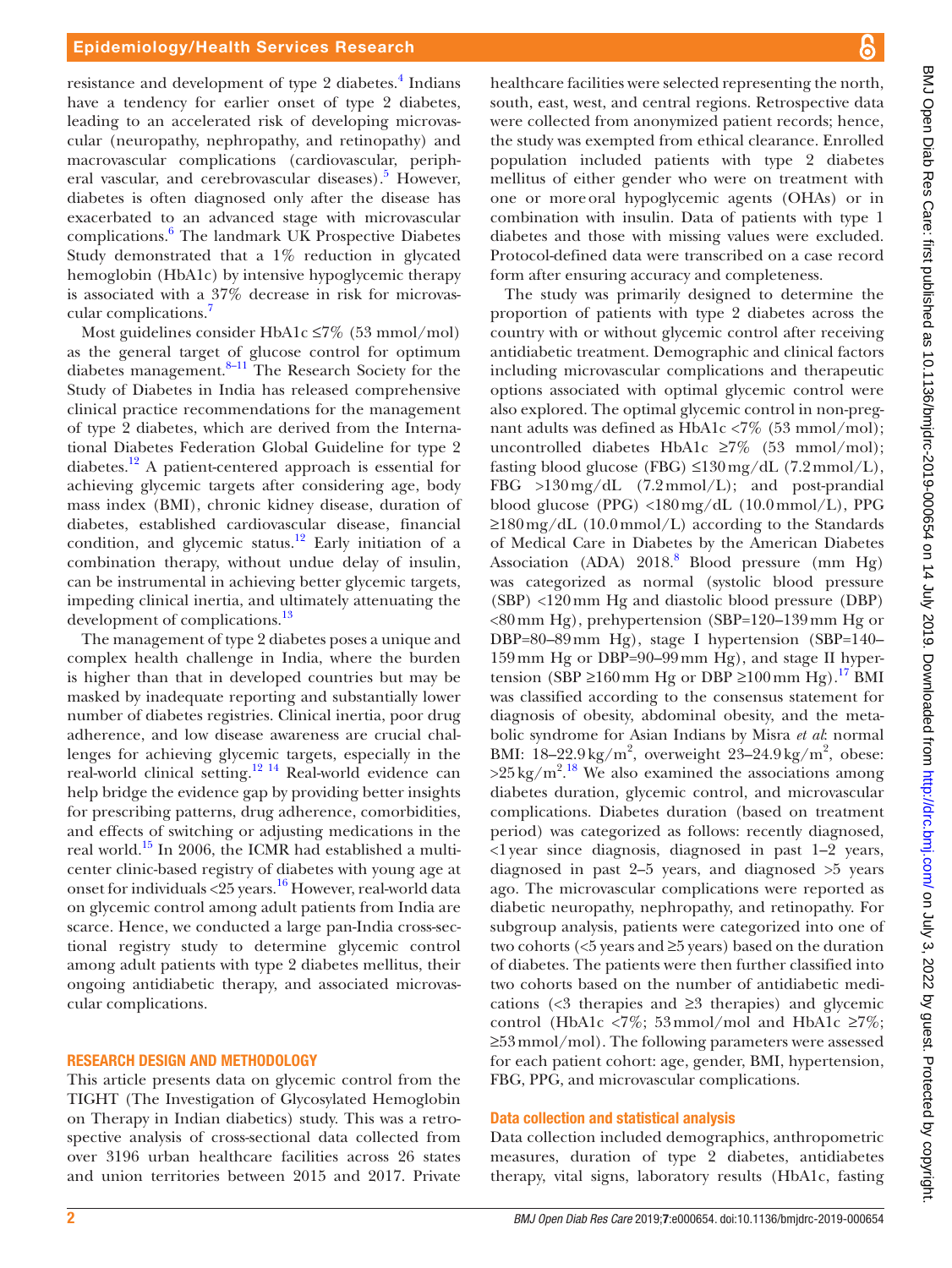and postprandial glucose levels, and urine glucose level), comorbidities, microvascular complications, and concomitant medications. Summary statistics for quantitative variables included the number of observations (n), mean, SD, minimum, maximum, and median. Qualitative variables are presented with absolute and relative frequencies. A bivariate analysis between uncontrolled and controlled diabetes for all covariates and outcomes was performed ( $\chi^2$  test for categorical variables). Univariate and multivariate logistic regression were performed to evaluate the association among uncontrolled glycemic status, microvascular complications, and other factors. Statistical analyses were performed using SAS V.9.4, and p-value <0.05 was considered statistically significant.

#### **RESULTS**

#### Demographic and clinical profile

A total of 55639 eligible patient records aged ≥18 years were identified between 2015 and 2017. Most patients  $(53.2\%)$  were  $\leq 55$  years, and the mean  $(\pm SD)$  age of patients was 54.31 (±11.11) years. Males accounted for 54.1% of the study population. The mean BMI of patients was 26.37 ( $\pm 3.31$ ) kg/m<sup>2</sup>; it was similar across gender (males: 26.38 (±3.26); females: 26.36 (±3.37)). Comparable proportion of men and women were obese and overweight (males: 67.8% and 20.4%; females: 66.7% and 20.4%), respectively. [Table](#page-3-0) 1 summarizes the demographic and clinical characteristics of patients having controlled or uncontrolled glycemic status. Two-thirds of patients reported having diabetes for a duration of  $>$ 2 years (2–5 years: 29.9% and  $>$ 5 years: 37.6%). About 67.1% of patients had prehypertension, followed by stage I (25%) and stage II hypertension (3%) ([table](#page-3-0) 1). Of the total study population, 33114 (59.5%) patients were on statin therapy.

#### Glycemic control

The mean±SD HbA1c, FBG, and PPG values were 7.7% (61 mmol/mol) $\pm 1.09$ , 126.8 mg/dL (7.03 mmol/L) $\pm 19.02$ , and  $198.27 \text{ mg/dL}$  (11.0mmol/L) $\pm 43.51$ , respectively. Nearly three-fourths (76.6%) of patients had uncontrolled HbA1c  $\geq 7\%$  ( $\geq 53$  mmol/mol). Of patients with uncontrolled diabetes, a substantial proportion (62%) had HbA1c between 7% and 8% (53–64mmol/mol), 33.6% had HbA1c between 8% and 10% (64–86mmol/ mol), while a minor proportion  $(4.4\%)$  had HbA1c >10% (86 mmol/mol) [\(figure](#page-4-0) 1A). Overall, 42.4% of patients had FBG  $>130 \,\mathrm{mg/dL}$  (7.2 mmol/L), of which 87.0% had HbA1c ≥7% (53 mmol/mol). However, among patients FBG  $\leq$ 130 mg/dL (7.2 mmol/L) (57.6%), 68.9% had HbA1c  $\geq$ 7% (53 mmol/mol). Similarly, 62.9% of patients had PPG  $>180 \,\text{mg/dL}$  (10.0mmol/L), of which 85.7% had HbA1c  $\geq 7\%$  ( $> 53$  mmol/mol). Among patients with PPG <180mg/dL (10.0mmol/L) (37.1%), 61.0% had HbA1c  $\geq 7\%$  ( $> 53$  mmol/mol). The glycemic status had profound variations across the country, with a higher proportion of patients with type 2 diabetes having

uncontrolled glycemia in Southern region [\(online](https://dx.doi.org/10.1136/bmjdrc-2019-000654) [supplemental figure 1\)](https://dx.doi.org/10.1136/bmjdrc-2019-000654). Of patients with obesity, 77.6% had uncontrolled HbA1c and of patients with hypertension, 81% had HbA1c ≥7% (≥53mmol/mol). Of patients with diabetes duration >2 years, HbA1c was under control in only 21.8% (2–5 years: 22.7% and >5 years: 21.1%). The effect of comorbidities like obesity and hypertension on HbA1c levels was exemplified in logistic regression for uncontrolled glycemia. The covariates in multivariate logistic regression included age, gender, BMI, blood pressure, disease duration, statin, number of therapies and microvascular complication. In multivariate analysis, obesity, hypertension, diabetes duration (≥2 years), and number of therapies were statistically associated with uncontrolled glycemia ([table](#page-5-0) 2).

Obese patients had significantly higher odds with OR of 1.15 (95% CI 1.07 to 1.23) for uncontrolled glycemia compared with patients having a normal BMI  $(p<0.0001)$ . The OR for uncontrolled diabetes status increased from stage I (OR=1.65) to stage II (OR=2.73) hypertension (p<0.0001). The multivariate analysis also demonstrated a significant association of uncontrolled glycemia with increasing duration of type 2 diabetes compared with recently diagnosed diabetes: past 2–5 years, OR 1.15 (95% CI 1.06 to 1.25); >5 years, OR 1.19 (95% CI 1.10 to 1.29) [\(table](#page-5-0) 2). The number of diabetic therapies was also significantly associated with uncontrolled glycemia [\(table](#page-5-0) 2).

#### Antidiabetic therapy

Most of the patients (73%) were taking dual or triple therapy, followed by monotherapy (14%), and 12% patients were taking more than three OHAs. Insulin use was reported among 17.2% of overall patients. Of the OHAs, 83.1% were taking metformin as monotherapy or combination therapy. Multiple therapies comprised sulfonylurea + metformin pill  $(60\%)$  and combinations of different drugs including gliptins (53.1%), alpha-glucosidase inhibitors (15.5%), and thiazolidinediones 10%. Most patients (86.6%) diagnosed within 2years were on metformin therapy either alone or as combination in accordance with the recent guidelines. The use of DPP-4 (dipeptidyl peptidase-4) inhibitor drugs as combination therapy increased from 47% in 2015 to about 60% in 2017. In our study population, usage of sodium–glucose cotransporter 2 (SGLT2) inhibitors as part of combination therapy was reported in about 10% of patients in the year 2017 (only 4.3% patients among the total population were under therapy). About 14% of patients were on monotherapy, while 85% were taking combination therapy. Of patients taking monotherapy, 33% had good glycemic control as compared with 21.7% among patients on combination therapies [\(figure](#page-4-0) 1B). Overall, the range of glycemic control for different combinations of OHAs with or without insulin varied between 14.2% and 24.8%. Irrespective of diabetes duration, patients on three or more OHAs and uncontrolled HbA1c levels had greater proportion of any microvascular complications.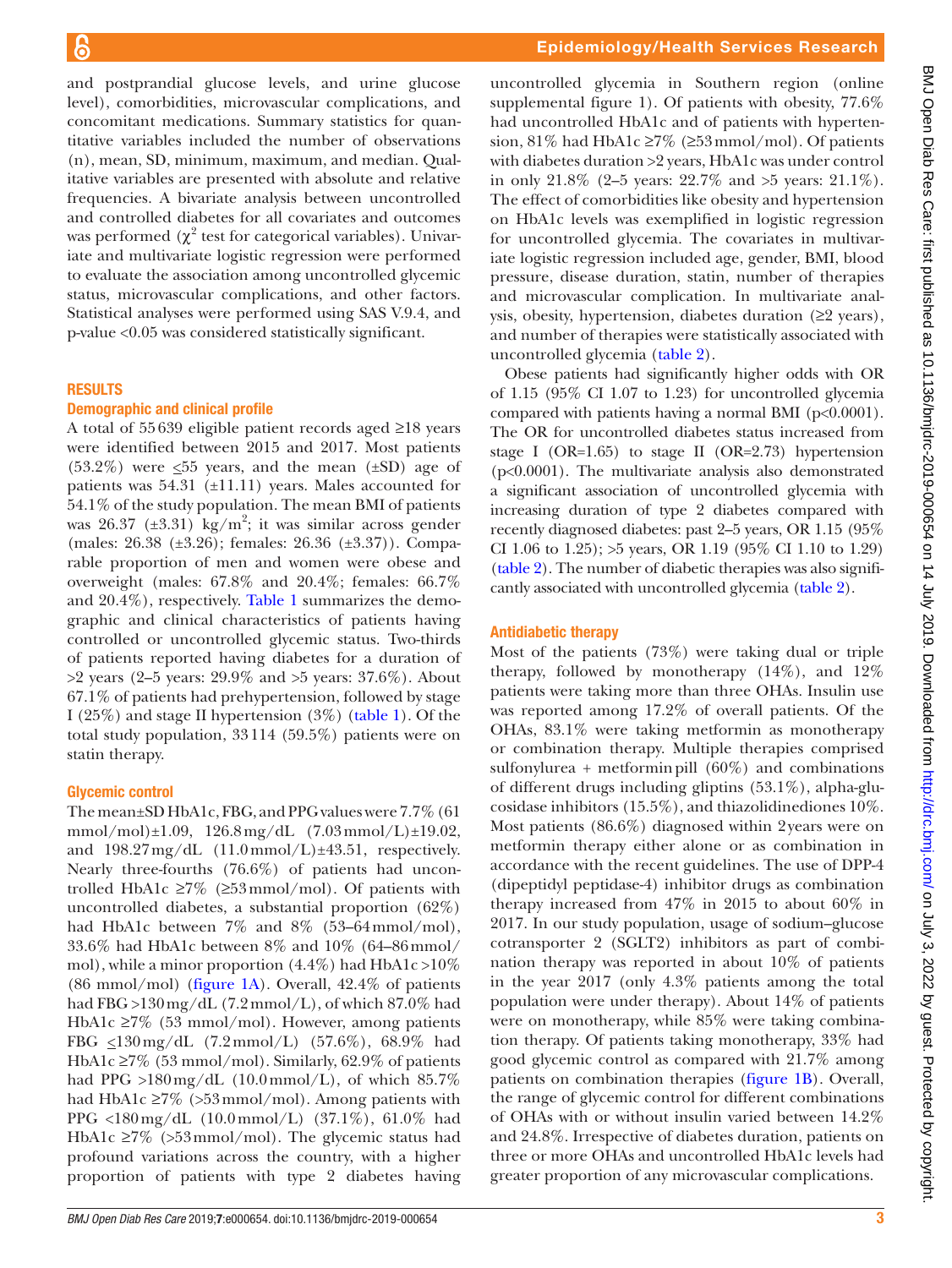#### <span id="page-3-0"></span>Table 1 Characteristics of patients with type 2 diabetes having controlled or uncontrolled glycemia

|                                | HbA <sub>1</sub> c $(\%)$ |                                        |                                                 |          |
|--------------------------------|---------------------------|----------------------------------------|-------------------------------------------------|----------|
|                                |                           | Controlled (HbA1c <7;<br><53 mmol/mol) | <b>Uncontrolled (HbA1c</b><br>≥7; ≥53 mmol/mol) | P value  |
|                                | <b>Overall</b>            | n (%)                                  | $n$ (%)                                         |          |
| Total                          | 55639                     | 13045                                  | 42594                                           |          |
| Age, mean±SD (years)           | $54.31 \pm 11.11$         | 53.58±11.32                            | 54.53±11.03                                     |          |
| $\leq 55$                      | 29598                     | 7247 (24.48)                           | 22 351 (75.52)                                  | < 0.0001 |
| $56 - 65$                      | 17037                     | 3832 (22.49)                           | 13205 (77.51)                                   |          |
| $>65$                          | 9004                      | 1966 (21.83)                           | 7038 (78.17)                                    |          |
| Gender                         |                           |                                        |                                                 |          |
| Male                           | 30095                     | 6916 (22.98)                           | 23 179 (77.02)                                  | 0.0018   |
| Female                         | 25124                     | 6047 (24.07)                           | 19077 (75.93)                                   |          |
| <b>Diabetes duration</b>       |                           |                                        |                                                 |          |
| Recently diagnosed             | 6174                      | 1749 (28.33)                           | 4425 (71.67)                                    | < 0.0001 |
| Past 1-2 years                 | 10375                     | 2722 (26.24)                           | 7653 (73.76)                                    |          |
| Past 2-5 years                 | 16635                     | 3771 (22.67)                           | 12864 (77.33)                                   |          |
| >5 years                       | 20920                     | 4405 (21.06)                           | 16515 (78.94)                                   |          |
| Any microvascular complication | 19849                     | 3894 (19.62)                           | 15955 (80.38)                                   | < 0.0001 |
| Neuropathy                     | 14966                     | 3069 (20.51)                           | 11897 (79.49)                                   | < 0.0001 |
| Nephropathy                    | 4759                      | 805 (16.92)                            | 3954 (83.08)                                    | < 0.0001 |
| Retinopathy                    | 3964                      | 628 (15.84)                            | 3336 (84.16)                                    | < 0.0001 |
| BMI*( $kg/m2$ ), mean $\pm$ SD | 26.37±3.31                | 26.13±3.35                             | $26.44 \pm 3.3$                                 |          |
| Normal                         | 6867                      | 1805 (26.29)                           | 5062 (73.71)                                    | < 0.0001 |
| Overweight                     | 11332                     | 2859 (25.23)                           | 8473 (74.77)                                    |          |
| <b>Obese</b>                   | 37440                     | 8381 (22.39)                           | 29059 (77.61)                                   |          |
| Blood pressure† (mm Hg)        |                           |                                        |                                                 |          |
| Normal                         | 2651                      | 812 (30.63)                            | 1839 (69.37)                                    | < 0.0001 |
| Prehypertension                | 37386                     | 9270 (24.8)                            | 28116 (75.2)                                    |          |
| Stage I hypertension           | 13943                     | 2735 (19.62)                           | 11208 (80.38)                                   |          |
| Stage II hypertension          | 1658                      | 228 (13.75)                            | 1430 (86.25)                                    |          |
| FBG (mg/dL)‡, mean±SD          | 126.8±19.02               | $118.24 \pm 18.45$                     | $129.42 \pm 18.41$                              |          |
| $FBG \leq 130$                 | 32025                     | 9967 (31.12)                           | 22058 (68.88)                                   | < 0.0001 |
| FBG > 130                      | 23614                     | 3078 (13.03)                           | 20536 (86.97)                                   |          |
| PPG (mg/dL)§, mean±SD          | 198.27±43.51              | 176.92±34.02                           | 204.81±44                                       |          |
| PPG < 180                      | 20663                     | 8055 (38.98)                           | 12 608 (61.02)                                  | < 0.0001 |
| PPG $\geq 180$                 | 34976                     | 4990 (14.27)                           | 29986 (85.73)                                   |          |

Percentages are based on the overall counts. Hence, they may not add to 100% due to the presence of missing responses.  $*$ BMI (kg/m<sup>2</sup>): normal BMI: 18.0–22.9; overweight: 23.0–24.9; obese: >25.

†Blood pressure (mm Hg): normal (SBP <120and DBP <80), prehypertension (SBP=120–139or DBP=80–89), stage I hypertension (SBP=140–159or DBP=90–99), stage II hypertension (SBP ≥160or DBP ≥100).

‡FBG (mg/dL): FBG <130, 7.2mmol/L and FBG >130, 7.2mmol/L.

§PPG (mg/dL): PPG <180, 10 mmol/L and PPG ≥180, 10 mmol/L.

BMI, body mass index; DBP, diastolic blood pressure; FBG, fasting blood glucose; HbA1c, glycated hemoglobin; PPG, post-prandial blood glucose; SBP, systolic blood pressure.

#### Microvascular complications

About 35.7% of the patients had at least one microvascular complication; the proportion was higher for neuropathy  $(26.9\%)$ , followed by nephropathy  $(8.6\%)$ and retinopathy (7.1%); and 15.4% patients had two or more complications. Overall, 80.4% of patients with any

microvascular complication had uncontrolled diabetes status [\(table](#page-3-0) 1). The proportion of patients with microvascular complications progressively increased with duration of diabetes, especially neuropathy showing a steep rise compared with nephropathy and retinopathy [\(figure](#page-6-0) 2).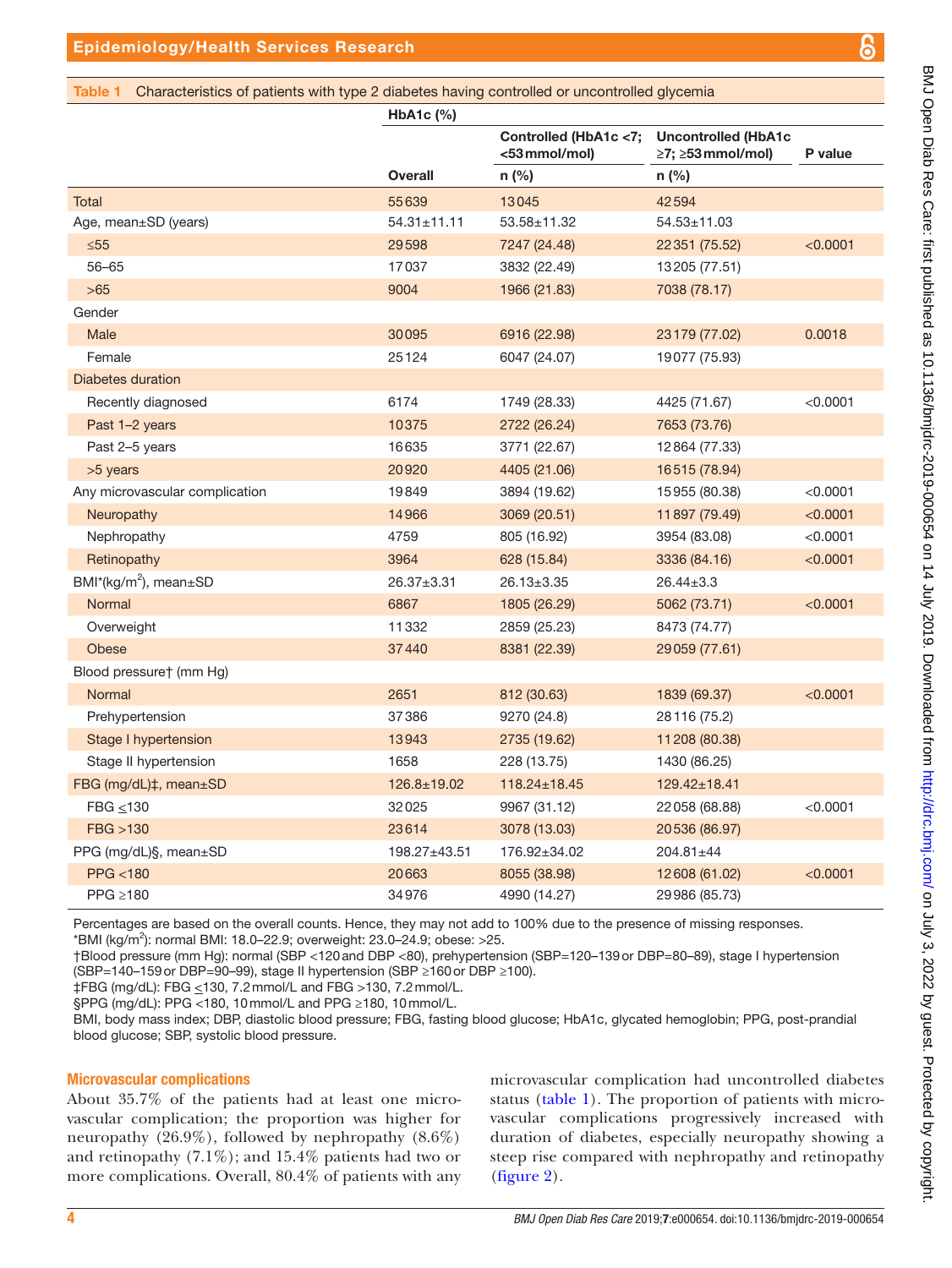

<span id="page-4-0"></span>**Figure 1** (A) Percentage of patients with glycated hemoglobin (HbA1c) categories showing glycemic control status of study population grouped by gender. (B) HbA1c status and number of hypoglycemic therapies used (dual, triple, and more than three therapies include patients with or without insulin). (C) Percentage of patients with different duration of diabetes grouped by number of hypoglycemic therapies.

In the univariate analysis, older age (>65 years), male gender, obesity, hypertension, longer diabetes duration, and poor HbA1c control were predominant factors associated with increased risk of any microvascular complication ( $p<0.001$ ) ([table](#page-5-0) 2). The multivariate analysis demonstrated increasing odds of having any microvascular complication with longer duration of type 2 diabetes compared with recently diagnosed diabetes (past 1–2 years, OR 1.67 (95% CI 1.52 to 1.84); past 2–5 years, OR 2.53 (95% CI 2.31 to 2.78); >5 years, OR 4.01 (95% CI 3.66 to 4.39)). Furthermore, patients with hypertension (stage I OR=1.18 and stage II OR=1.34;  $p<0.05$ ) and uncontrolled HbA1c (OR=1.28,  $p<0.0001$ ) had significantly increased risk of any microvascular complication [\(table](#page-5-0) 2). Additionally, the multivariate analysis assessing risk factors specifically for neuropathy, nephropathy, and retinopathy showed that the odds were significantly higher among patients with uncontrolled HbA1c; neuropathy  $(OR=1.15)$ , nephropathy  $(OR=1.38)$ , and retinopathy (OR=1.47) (p<0.0001) ([online supplemental](https://dx.doi.org/10.1136/bmjdrc-2019-000654) [table S1](https://dx.doi.org/10.1136/bmjdrc-2019-000654)).

#### **DISCUSSION**

This nationally representative cross-sectional study assessed the glycemic control in a very large urban sample of Indian adults with type 2 diabetes between 2015 and 2017 and explored the patterns of antidiabetic medication use. Our study results demonstrate the realworld burden of uncontrolled diabetes in India with only 23.4% of the study population reporting a good

glycemic control (HbA1c  $\langle 7\%; 53 \text{mmol/mol} \rangle$  with mean HbA1c of 7.7%±1.09. Similar results for glycemic control (HbA1c <7%; 53mmol/mol) were reported in recent studies from Kerala (28.3%) and a registry database from 26 states across India  $(23.4\%)$ .<sup>1920</sup> The multicentric ICMR-INDIAB phase I study (N=480) reported a higher (31%) proportion of patients with glycemic control, with mean HbA1c of  $9.1\%$  (76 mmol/mol).<sup>[21](#page-7-15)</sup> Interestingly, 25.3% of patients from the ICMR-INDIAB study had HbA1c >10% compared with 4.4% in our study.<sup>21</sup> This variation can be attributed to the fact that the ICMR-IN-DIAB study determined glycemic control among self-reported patients with diabetes.

Our study results show obesity, longer duration of diabetes, hypertension, and number of therapies to be significantly associated with poor glycemic control. Obesity and hypertension are well-established comorbidities for diabetes; a meta-analysis of observational studies from India showed a significant association between obesity and diabetes (pooled OR=1.14,  $95\%$  CI 1.04 to 1.24).<sup>22</sup> Our study results showed that glycemic control becomes more difficult with increasing duration of diabetes even with the use of combination therapies, probably due to the progressive nature of diabetes. This is consistent with results from a retrospective study in China that reported >4years of diabetes duration was associated with higher odds (OR=5.98, 95%CI 4.09 to 8.75) of poor glycemic control.[23](#page-7-17) The association between poor glycemic control and multiple therapies with or without insulin in our study is likely due to longer duration and disease severity. This can also be a reflection of inadequate drug adherence or clinical inertia. Furthermore, a study from India has reported a poor frequency of HbA1c monitoring among patients with diabetes. $^{21}$  Self-monitoring of blood glucose level and enhancing medication adherence can be instrumental in meaningful improvements in HbA1c control.<sup>24 25</sup> Additionally, the quality of diabetes management in India varies considerably with the awareness level, attitude, and perception of physicians on diabetes care.[26](#page-7-19)

As a well-known consequence, this study also reports association of uncontrolled glycemia with the development of any microvascular complication. Nearly one-third of the population (35.7%) had any microvascular complication, predominantly neuropathy (26.9%), followed by nephropathy (8.6%) and retinopathy (7.1%). Previous studies from India have reported the prevalence of retinopathy  $(10.4\% - 32.5\%)$ , neuropathy  $(14.7\% - 29.2\%)$ , and nephropathy  $(6.2\% - 30.2\%)$  across healthcare facilities in north and south regions. $2^{7-30}$  The population-based Chennai Urban Rural Epidemiology Study (CURES) reported a comparable prevalence of neuropathy (25.7%) and nephropathy (5.1%); however, prevalence of retinopathy  $(17.5\%)$  was much higher.<sup>31</sup> The CURES further identified age, HbA1c, duration of diabetes, and serum triglycerides as major risk factors for the three microvascular complications. These findings are in line with the risk factors identified in our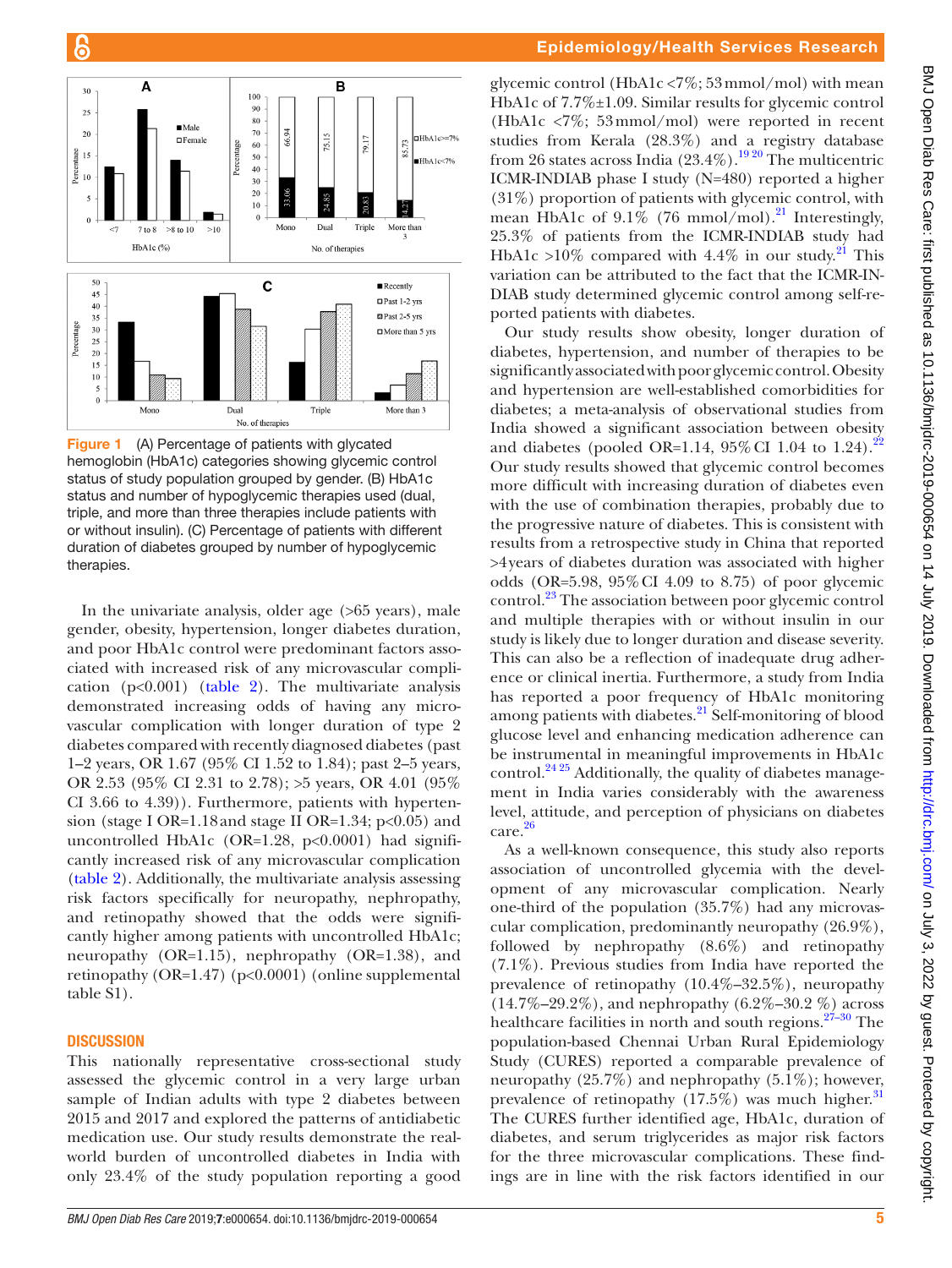| Logistic regression to determine factors associated with any microvascular complications and uncontrolled diabetes<br>Table 2                                                                                                                                                                                                                                                                                                                                                        |                                                                   |          |                     |                |                       |          |                     |         |
|--------------------------------------------------------------------------------------------------------------------------------------------------------------------------------------------------------------------------------------------------------------------------------------------------------------------------------------------------------------------------------------------------------------------------------------------------------------------------------------|-------------------------------------------------------------------|----------|---------------------|----------------|-----------------------|----------|---------------------|---------|
|                                                                                                                                                                                                                                                                                                                                                                                                                                                                                      | Any microvascular complication                                    |          |                     |                | Uncontrolled diabetes |          |                     |         |
|                                                                                                                                                                                                                                                                                                                                                                                                                                                                                      | Univariate                                                        |          | Multivariate        |                | Univariate            |          | Multivariate        |         |
|                                                                                                                                                                                                                                                                                                                                                                                                                                                                                      | OR (95% CI)                                                       | P value  | OR (95% CI)         | <b>P</b> value | OR (95% CI)           | P value  | OR (95% CI)         | P value |
| Age (years)                                                                                                                                                                                                                                                                                                                                                                                                                                                                          |                                                                   |          |                     |                |                       |          |                     |         |
| 56-65 versus >65                                                                                                                                                                                                                                                                                                                                                                                                                                                                     | ெ<br>0.75(0.72 to 0.79)                                           | < 0.0001 | 0.80(0.75 to 0.85)  | 0.0001         | 0.96 (0.91 to 1.02)   | 0.2252   |                     |         |
| ≤55 versus >65                                                                                                                                                                                                                                                                                                                                                                                                                                                                       | 0.44 (0.42 to 0.46)                                               | < 0.0001 | 0.61 (0.58 to 0.65) | 0.0001         | 0.86(0.81 to 0.91)    | < 0.0001 |                     |         |
| Gender                                                                                                                                                                                                                                                                                                                                                                                                                                                                               |                                                                   |          |                     |                |                       |          |                     |         |
| Male versus female                                                                                                                                                                                                                                                                                                                                                                                                                                                                   | $\Rightarrow$<br>1.08 (1.04 to 1.1                                | < 0.0001 |                     |                | 1.06 (1.02 to 1.11)   | 0.0027   |                     |         |
| BMI*                                                                                                                                                                                                                                                                                                                                                                                                                                                                                 |                                                                   |          |                     |                |                       |          |                     |         |
| Obese versus normal                                                                                                                                                                                                                                                                                                                                                                                                                                                                  | $\overline{4}$<br>1.17(1.11 to 1.2)                               | 0.001    |                     |                | 1.24(1.17 to 1.31)    | < 0.0001 | 1.15(1.07 to 1.23)  | 0.0001  |
| Overweight versus normal                                                                                                                                                                                                                                                                                                                                                                                                                                                             | 1.06 (0.99 to 1.12)                                               | 0.1012   |                     |                | 1.06 (0.99 to 1.13)   | 0.1138   | 1.02(0.95 to 1.11)  | 0.5653  |
| <b>Blood</b> pressuret                                                                                                                                                                                                                                                                                                                                                                                                                                                               |                                                                   |          |                     |                |                       |          |                     |         |
| Prehypertension versus normal                                                                                                                                                                                                                                                                                                                                                                                                                                                        | 1.21 (1.11 to 1.32)                                               | < 0.0001 | 1.09 (0.99 to 1.20) | 0.0932         | 1.34 (1.23 to 1.46)   | 0.0001   | 1.25(1.13 to 1.38)  | 50.0001 |
| Stage I hypertension versus normal                                                                                                                                                                                                                                                                                                                                                                                                                                                   | 1.51 (1.38 to 1.65)                                               | < 0.0001 | 1.18 (1.07 to 1.31) | 0.0017         | 1.81 (1.65 to 1.99)   | < 0.0001 | 1.65 (1.48 to 1.83) | 0.0001  |
| Stage II hypertension versus normal                                                                                                                                                                                                                                                                                                                                                                                                                                                  | $\widehat{+}$<br>1.86 (1.63 to 2.1                                | < 0.0001 | 1.34 (1.16 to 1.56) | 0.0001         | 2.77 (2.35 to 3.26)   | < 0.0001 | 2.73 (2.25 to 3.30) | 0.0001  |
| Diagnosed as diabetic                                                                                                                                                                                                                                                                                                                                                                                                                                                                |                                                                   |          |                     |                |                       |          |                     |         |
| >5 years versus recently                                                                                                                                                                                                                                                                                                                                                                                                                                                             | 5.96 (5.51 to 6.43)                                               | 0.0001   | 4.01 (3.66 to 4.39) | 0.0001         | 1.48 (1.39 to 1.58)   | < 0.0001 | 1.19 (1.10 to 1.29) | 0.0001  |
| Past 1-2 years versus recently                                                                                                                                                                                                                                                                                                                                                                                                                                                       | 1.99 (1.83 to 2.16)                                               | 0.0001   | 1.67 (1.52 to 1.84) | 0.0001         | 1.11 (1.04 to 1.19)   | 0.0034   | 0.97 (0.89 to 1.06) | 0.4928  |
| Past 2-5 years versus recently                                                                                                                                                                                                                                                                                                                                                                                                                                                       | 3.31 (3.06 to 3.58)                                               | 0.0001   | 2.53 (2.31 to 2.78) | < 0.0001       | 1.35(1.26 to 1.44)    | 0.0001   | 1.15 (1.06 to 1.25) | 0.0008  |
| HbA1c‡                                                                                                                                                                                                                                                                                                                                                                                                                                                                               |                                                                   |          |                     |                |                       |          |                     |         |
| Poor versus good control                                                                                                                                                                                                                                                                                                                                                                                                                                                             | $\widehat{\sim}$<br>1.41(1.35 to 1.4)                             | 0.0001   | 1.28(1.22 to 1.34)  | < 0.0001       |                       |          |                     |         |
| Statin use                                                                                                                                                                                                                                                                                                                                                                                                                                                                           |                                                                   |          |                     |                |                       |          |                     |         |
| Yes versus no                                                                                                                                                                                                                                                                                                                                                                                                                                                                        | 2.10 (2.00 to 2.20)                                               | 0.0001   | 1.59 (1.51 to 1.67) | 0.0001         | 1.22 (1.16 to 1.28)   | 0.0001   |                     |         |
| No of therapies                                                                                                                                                                                                                                                                                                                                                                                                                                                                      |                                                                   |          |                     |                |                       |          |                     |         |
| Dual therapy versus >3                                                                                                                                                                                                                                                                                                                                                                                                                                                               | 0.68 (0.64 to 0.72)                                               | 0.0001   | 0.94 (0.88 to 1.00) | 0.0564         | 0.50(0.47 to 0.54)    | < 0.0001 | 0.56(0.51 to 0.61)  | 0.0007  |
| Monotherapy versus >3                                                                                                                                                                                                                                                                                                                                                                                                                                                                | $\frac{0.48(0.45 \text{ to } 0.51)}{0.92(0.87 \text{ to } 0.97)}$ | 0.0001   | 0.9 (0.82 to 0.98)  | 0.0131         | 0.34(0.31 to 0.37)    | 0.0001   | 0.42(0.38 to 0.46)  | 0.0001  |
| Triple therapy versus >3                                                                                                                                                                                                                                                                                                                                                                                                                                                             |                                                                   | 0.00320  | 1.06(0.99 to 1.13)  | 0.1135         | 0.63 (0.59 to 0.68)   | 0.0001   | 0.64 (0.59 to 0.70) | 0.0001  |
| Nephropathy yes vs no                                                                                                                                                                                                                                                                                                                                                                                                                                                                |                                                                   |          |                     |                | 1.56 (1.44 to 1.68)   | 0.0001   |                     |         |
| Neuropathy yes vs no                                                                                                                                                                                                                                                                                                                                                                                                                                                                 |                                                                   |          |                     |                | 1.26 (1.20 to 1.32)   | < 0.0001 |                     |         |
| Retinopathy yes vs no                                                                                                                                                                                                                                                                                                                                                                                                                                                                |                                                                   |          |                     |                | 1.68 (1.54 to 1.83)   | < 0.0001 |                     |         |
| *BMI (kg/m <sup>2</sup> ): normal BMI: 18.0–22.9; overweight 23.0–24.9; obese: >25.<br>†Blood pressure (mm Hg): normal (SBP <120 and DBP <80), prehypertension (SBP=120–139 or DBP=80–89), stage I hypertension SBP=90–99), stage II hypert<br>BMI, body mass index; DBP, diastolic blood pressure; HbA1c, glycated hemoglobin; SBP, systolic blood pressure.<br>‡HbA1c: good control (HbA1c <7; <53mmol/mol), poor control (HbA1c ≥7; ≥53mmol/mol).<br>$\geq 160$ or DBP $\geq 100$ |                                                                   |          |                     |                |                       |          |                     |         |
|                                                                                                                                                                                                                                                                                                                                                                                                                                                                                      |                                                                   |          |                     |                |                       |          |                     |         |

BMJ Open Diab Res Care: first published as 10.1136/bmjdrc-2019-000654 on 14 July 2019. Downloaded from http://drc.bmj.com/ on July 3, 2022 by guest. Protected by copyright. BMJ Open Diab Res Care: first published as 10.1136/bmjdrc-2019-000654 on 14 July 2019. Downloaded from Dawnloaded from Diab Res Care: Frotected by copyright.

<span id="page-5-0"></span>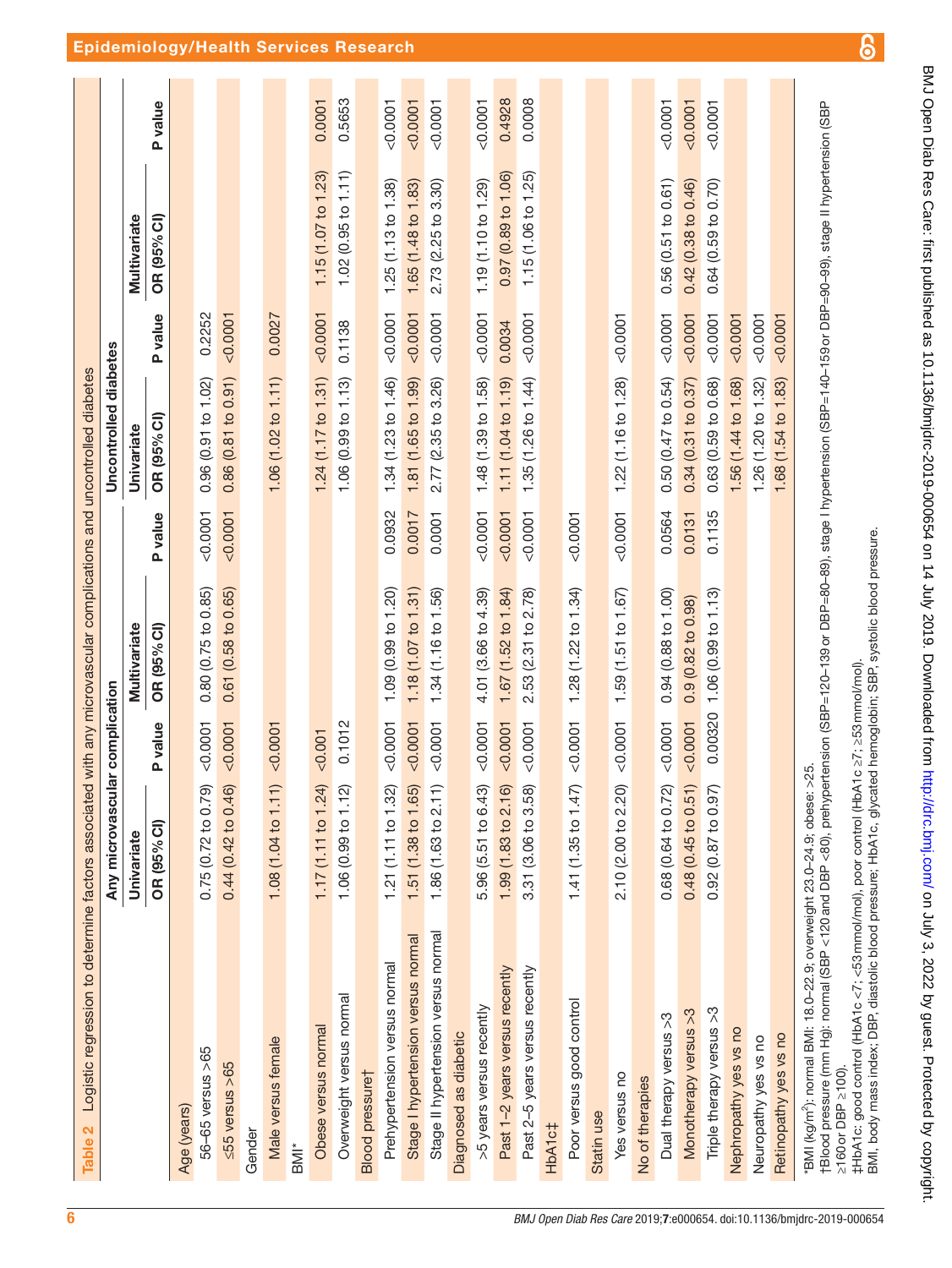

6

<span id="page-6-0"></span>**Figure 2** Duration of diabetes and various microvascular complications.

study. Stringent glycemic control remains crucial for the prevention of long-term microvascular complications. A meta-analysis from randomized controlled trials over 5 years reported that intensive glucose control compared with less intensive glucose control reduced relative risk by 20% for microvascular kidney events (HR 0.80, p<0.0001) and by 13% for eye events (HR=0.87, p=0.04), but not for nerve events (HR= $0.98$ , p= $0.68$ ).<sup>[32](#page-7-22)</sup> Additionally, in people with diabetes, early intensive glucose control therapy not only lowers blood glucose levels but also reduces blood pressure, cholesterol, and its atherogenic subfractions.

Most patients in our study (86%) were consuming dual or multiple antidiabetic drugs, which increased with the disease duration ([figure](#page-4-0) 1C). Prescription of combination therapy with metformin and newer OHAs including SGLT2 inhibitors and gliptins increased over the years. For the optimum management of type 2 diabetes, a proactive approach is recommended with individualized and early consideration of combination therapy. However, in India the stepwise approach of sequential addition of other OHAs to metformin monotherapy is often delayed.<sup>33</sup> This results in a cascade of suboptimal glycemic control and increases the risk of microvascular and macrovascular complications. A meta-analysis demonstrated that early combination therapy with metformin compared with metformin alone leads to increase in the number of patients achieving HbA1c goal of  $\langle 7\%; \langle 53 \text{mmol/mol} \rangle$  (relative risk 1.40).<sup>34</sup> Early insulin initiation and/or intensification among patients with inadequately controlled type 2 diabetes can also be pivotal to achieve glycemic control. $35$  The consensus report by the ADA and the European Association for the Study of Diabetes 2018 recommend using SGLT2 inhibitors or GLP-1 (glucagon-like peptide) receptor agonists for patients with diabetes having comorbidities such as chronic kidney disease or clinical heart failure, alongside consistent efforts to improve diet and exercise.<sup>[36](#page-7-26)</sup>

Limitations of the study include its cross-sectional and retrospective design because of which a causal relationship between glycemic control over the course of antidiabetic therapy and development of microvascular complications could not be established. Another challenge was missing data on macrovascular complications,

which made it difficult to differentiate them from comorbidities if not distinctly documented in the medical records. Additionally, it was difficult to ascertain any coronary risk from the available data on statin therapy because of lack of information on dyslipidemia control. Data on anemia were not collected; however, the patients were from private set-up and so were less likely to have anemia.

Despite the above limitations, as one of the largest realworld study on glycemic control in India, our study highlights the need for early implementation of rigorous and optimum management of diabetes to mitigate the clinical and economic burden of managing microvascular complications. Thus, the challenge of early detection, screening, and awareness will always persist, what is essential is to achieve a target glycemic control in a reasonable time frame.

#### **CONCLUSIONS**

We performed a large real-world study to determine the levels of glycemic control among patients with type 2 diabetes in India. Our study results show a high burden of uncontrolled diabetes with three-fourths of 55 639 patients (76.6%) having a poor glycemic control (HbA1c  $\geq$ 7%; 53 mmol/mol). Studies like the population-based ICMR-INDIAB study have reported similar levels of glycemic control among patients with type 2 diabetes across India. Nearly one-third of our study population had microvascular complications, predominantly neuropathy. The overall usage of newer OHAs including SGLT2 inhibitors and gliptins in combination therapy increased over the years. This large real-world study highlights the need for early implementation of optimum diabetes pharmacotherapy to maintain recommended glycemic control, thereby reducing burden of microvascular complications. Enhanced awareness among patients and providers, curbing clinical inertia, individualized patient-centered therapy, together with optimal care of comorbidities like hypertension and dyslipidemia remain the mainstay of reaching glycemic targets.

#### **Research questions**

- 1. Can early implementation of optimum combination therapy in type 2 diabetes, including the feasibility of using newer drugs like the GLP-1 agonists and sodium–glucose cotransporter 2 (SGLT2) inhibitors reduce the burden of uncontrolled glycemia and subsequent microvascular complications?
- 2. Explore the utility and cost-effectiveness of newer therapies like SGLT2 inhibitors in the Indian context for reducing the incidence of chronic kidney disease and heart failure as complications of long-standing diabetes?
- 3. Determine whether efforts to reduce the burden of type 2 diabetes such as primordial and primary prevention prove to be more effective in Indian context rather than relying on medical therapy?